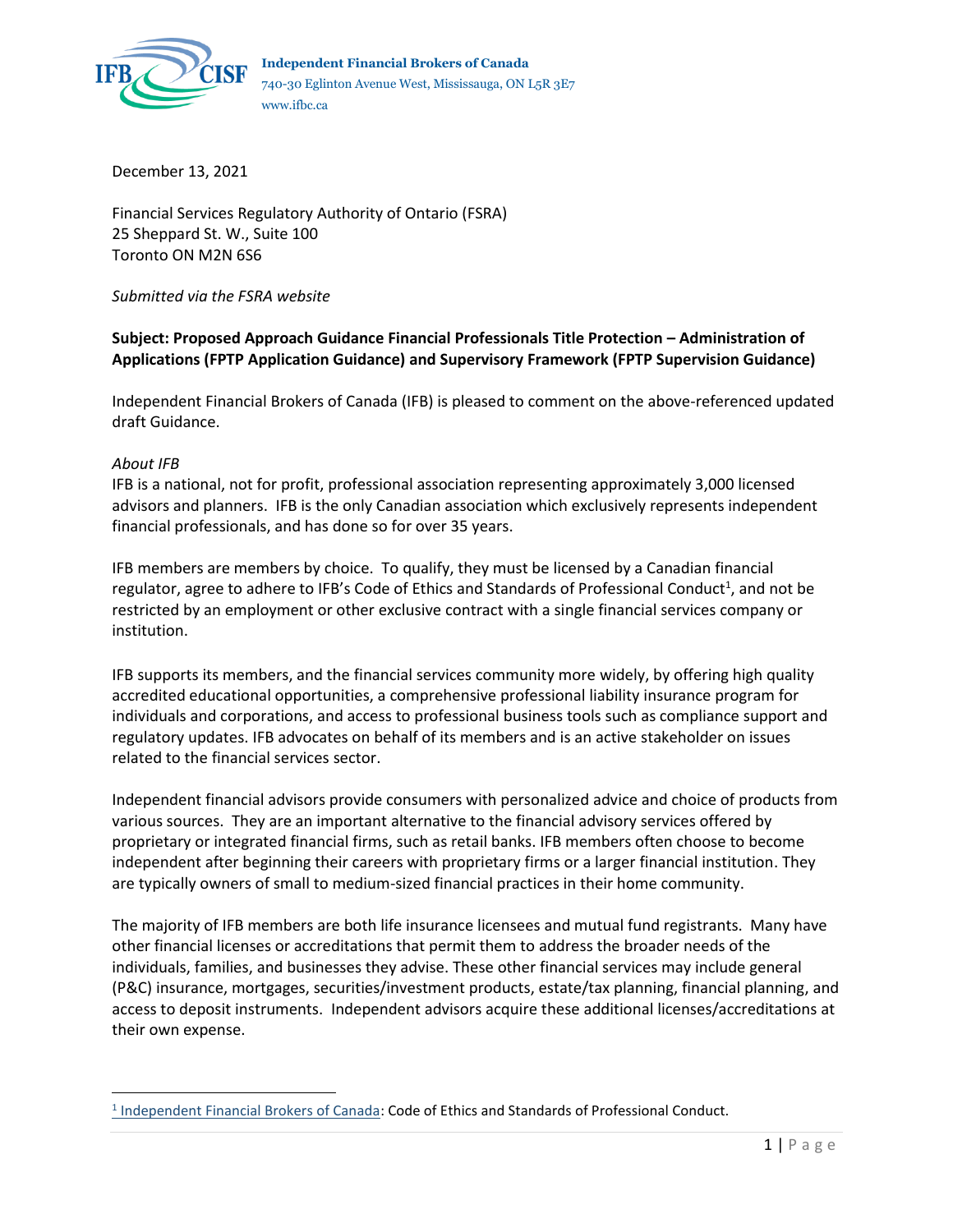

## *General comments*

IFB has been a proponent for securities and insurance regulators to address the array of titles used in the financial services industry for many years and supported restricting use of the FP title to those who have attained this specialized proficiency. We have also supported the CSA's Client Focused Reforms which will apply controls by the end of December 2021 that prohibit securities registrants from using a title for which they do not have the appropriate proficiency. More specific title restrictions are anticipated to follow in 2022. IFB has also encouraged the CCIR/CISRO to develop similar controls, in alignment with the Fair Treatment of Customers guidance. In our view, it is important that any approach to titling be coordinated and applied on a national basis to address the consumer protection concerns that underlie the FP/FA restrictions being developed in Ontario.

IFB does not administer a credential, nor does it intend to apply to become a credentialing body. Our interest is to help ensure that consumers will benefit and the additional burden for licensees that will arise from restricting the Financial Planner (FP) and Financial Advisor (FA) titles achieves the public policy goals of the Act, and meets the provisions of the Rule.

### *Comments on the updated FPTP Application Guidance*

As a general comment, IFB supports the strengthened requirements that credentialing bodies (CBs) will need to meet to apply for and be accredited by FSRA, and to obtain approval for their financial planner (FP) and/or financial advisor (FA) credential.

It is essential to the success of the framework that FSRA ensures that only duly qualified CBs will have the ability to confer the FA and FP titles. The educational process to earn these titles and the ongoing monitoring of those who hold out using these titles must be sufficiently robust to ensure the public and the advisors/planners who choose to use these titles see value in the changes.

Our comments on individual sections of the Guidance follow below.

Best interest duty: We note the updated guidance includes a new requirement for CBs to ensure their credential holders place their client's interests first, and that they adhere to the CB's code of ethics and CE requirements. While IFB supports putting the client's interest first, and, indeed, IFB's Code of Ethics requires as a first principle that the client's interest is paramount, we would like to better understand FSRA's intended parameters on the wording. For example, does the client first requirement go beyond making a recommendation? If a CB's code of ethics does not have a client first principle will this be required? Is it FSRA's intention that this be interpreted as a 'best interest duty'? *IFB recommends FSRA engage with stakeholders on a more fulsome discussion*.

CE & E&O requirements: As noted in previous responses to FSRA, IFB continues to advocate for a requirement that credential holders maintain professional liability insurance, in addition to meeting their CE requirements, if they are not already required to do so by regulation. We see E&O as being just as fundamental a requirement for a financial professional as continuing education.

In the *Conduct Oversight of Credential Holders* section of the Guidance, FSRA states: "where the credential holder is also a registrant/licensee with a regulatory body or holds an approved credential with another approved CB, informing complainants of alternative complaint handling options that may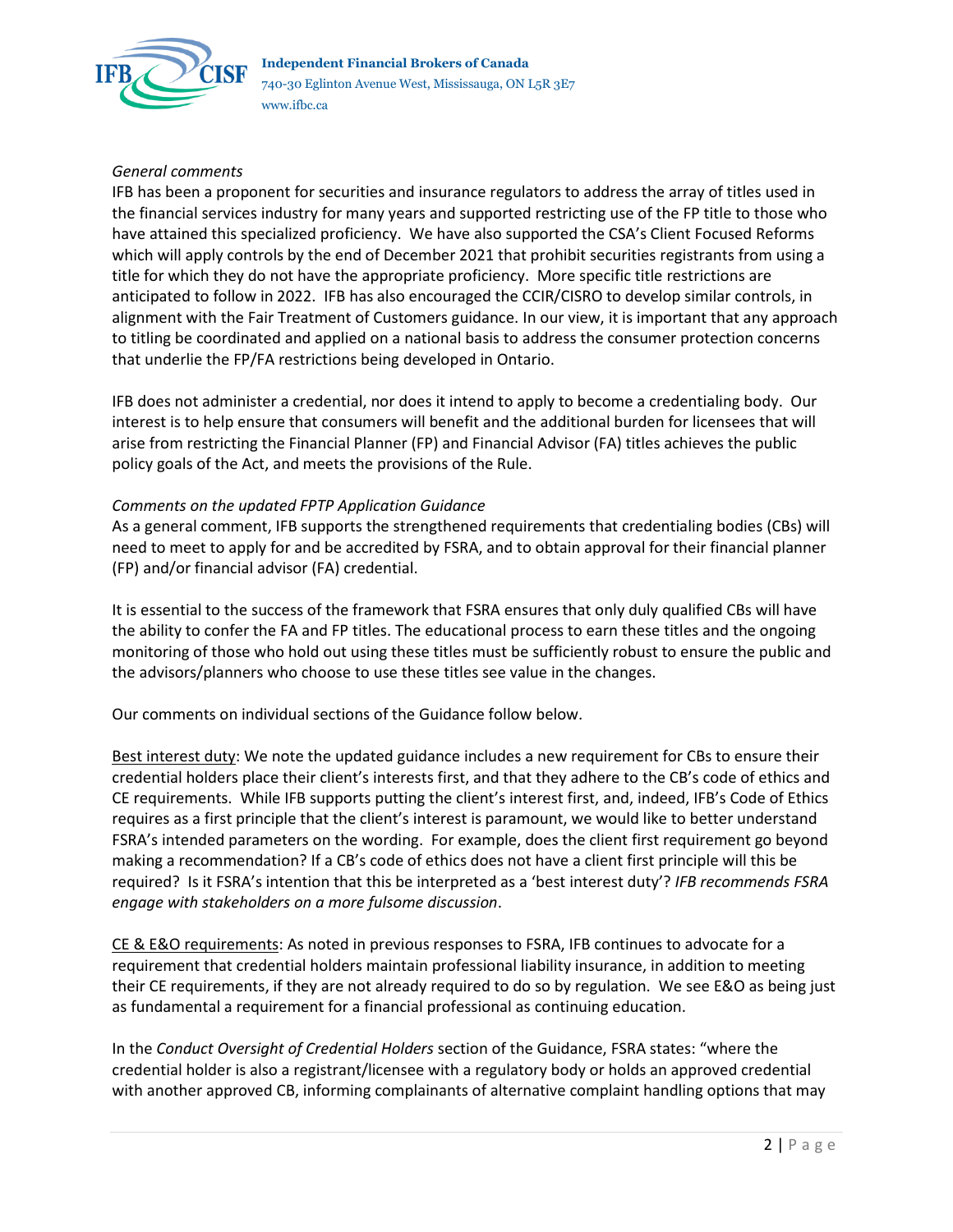

be available. This should include providing the complainant with an outline of relevant potential benefits of having their complaint handled by another entity (e.g., access to third-party dispute resolution services and compensation schemes)". *We would certainly add that where a FP/FA does not carry E&O and is not licensed that there is no recourse in the event of a complaint, and that this should be made very clear to consumers.*

While many advisors and planners carry E&O as a mandatory requirement of their financial licence, those who do not pose a risk to consumers in the event of a complaint. It is concerning to IFB that FPs/FAs who are not licensed face no regulatory requirement under this framework to carry E&O insurance. Consumers who use the services of an unlicensed FP/FA will not have access to the compensatory recourses offered through E&O, nor will they have access to the regulatory consumer protection funds or alternative complaint handling options, referenced above, which may otherwise provide a recourse for compensation.

It is important to note, that licensees with a mandatory E&O requirement must pay the annual cost of maintaining E&O insurance, which is not insignificant. Unlicensed FPs/FAs will not have to absorb this business cost and may simply choose not to. Professional liability insurance is a common standard for professionals providing advice or services to the public. *For FSRA to permit FPs/FAs to operate without such coverage is, in our view, a gap in consumer protection and we would like to understand the rationale as to why it is not included or being considered.*

Course content: CBs will be required to demonstrate how they will keep their course content up to date. IFB recommends there be some parameters around the meaning of "up to date". New legislative and regulatory requirements usually have an effective or transition date associated with them. Would it be FSRA's expectation that the CB updates its course content on or before the effective date of the change?

In the Supervisory Approval guidance, FSRA says it expects CBs to report to FSRA, *as soon as practicable*, where the CB has determined that an individual is using the FP/FA title without an approved credential. FSRA could use similar wording in this section where the change does not relate to a legislative or regulatory requirement. An updated industry best practice would be an example.

As an additional comment, a CB's course content should make clear for FP/FA candidates the distinction between understanding retail investments and providing specific recommendations. In the Consultation Summary FSRA says "consumers expect an individual who uses the FA title to be well placed to provide investment advice". We caution that any unlicensed FA (or FP) should not be providing investment advice related to specific products. To do so would contravene legislative requirements in Ontario and leave the FP/FA at risk of disciplinary action.

Disciplinary history: IFB is pleased that FSRA will require CBs to publicly post a list of any current or former credential holders who have been subject to disciplinary action as well as information regarding the action. We agree that this should be shared with FSRA for its public registry and the information provided should be sufficient for consumers to understand the key facts and outcome.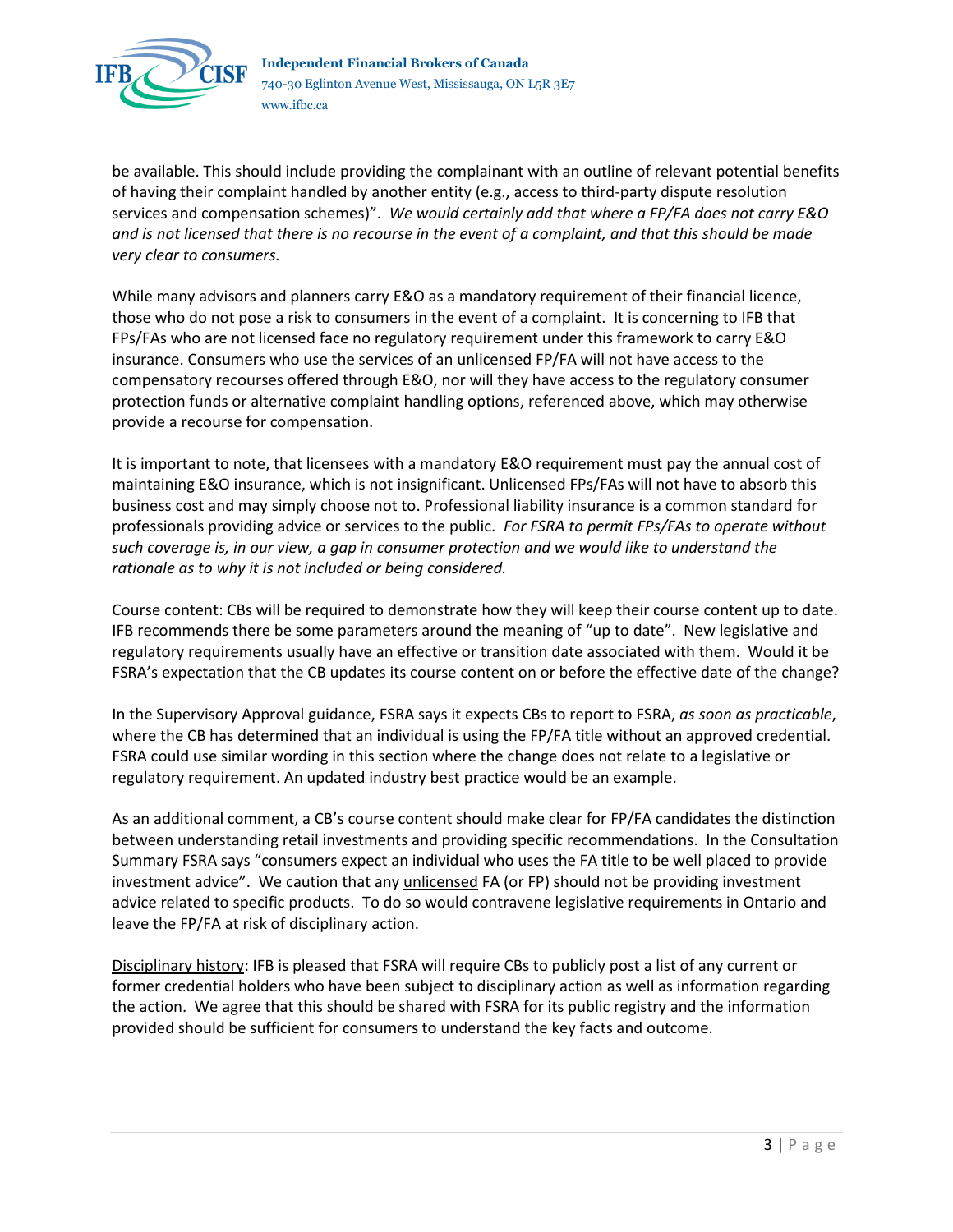

Terms and Conditions on a CB: IFB agrees with FSRA's approach to impose terms and conditions and to publicly post the information. This will be helpful for existing and potential credential holders, as well as consumers.

We are concerned, however, that there seems to be an allowance for a CB to have a status of accredited 'light' – i.e., where the CB is permitted to offer the FP/FA credential while under various terms and conditions including "not having a sufficiently robust enforcement framework to meet its operational needs, requiring a compliance or governance review, implementation of a stronger control framework and/or restrictions or temporary prohibition on the issuance of credentials".

IFB recommends CBs who do not meet the prescribed standards should not be awarded approval subject to certain terms and conditions, "to give effect to the Title Protection Framework". In our view, if a suitable application is not received from a CB, FSRA should not accredit the CB. There may be a case for accrediting the CB if the variance is minor. However, the reasons for terms and conditions in the examples FSRA has noted above, we see a fundamental omissions. *This is particularly concerning given that a significant level of what might otherwise be regulatory responsibility for ensuring the public interest is being delegated to these CBs under the Act.*

Revocation of CB status: While we agree there must be a mechanism to revoke the accreditation of a CB, when necessary, we are not aware that the Guidance addresses how existing FPs/FAs, or candidates for the FP/FA, enrolled in that CB's program will be treated. As we've suggested in previous submissions, revoking the credentials of those individuals who earned it in good faith would be unfair. *IFB recommends FSRA's approach to such situations be set out as part of the Guidance.*

# **Comments on the proposed Supervisory Approach**

Complaints: In past submissions, IFB supported a mechanism whereby credential holders can submit a complaint to FSRA regarding the educational standards being provided by the CB to its students. We are pleased to see that FSRA has included the ability for complaints against any of its regulated sectors, including the FP/FA regime, to be filed with FSRA.

Public registry: IFB is pleased FSRA is proceeding with setting out the terms of its public registry. As per our previous comments on E&O, IFB recommends the FP/FA disclosure to consumers include information on whether the individual is licensed by a financial regulator and which one(s), in addition to the CB accreditation. At a minimum, FSRA could provide a link to the public registries of securities and insurance regulators, although this would be much less convenient for consumers.

Enforcement: As per our comments above, we see no explanation of how the revocation of a CB's credential would affect existing credential holders or those who may be candidates for the FP/FA title. Withdrawal of the FP/FA title for existing individuals would be unfair. We'd like to see FSRA develop a position on this potential scenario.

Titles that could reasonably be confused with the FP/FA title: IFB agrees with the decision to withdraw the list of potential titles that may be permitted. We encourage FSRA to collaborate with other regulatory bodies, and the CSA in particular, to address the appropriate use of titles.